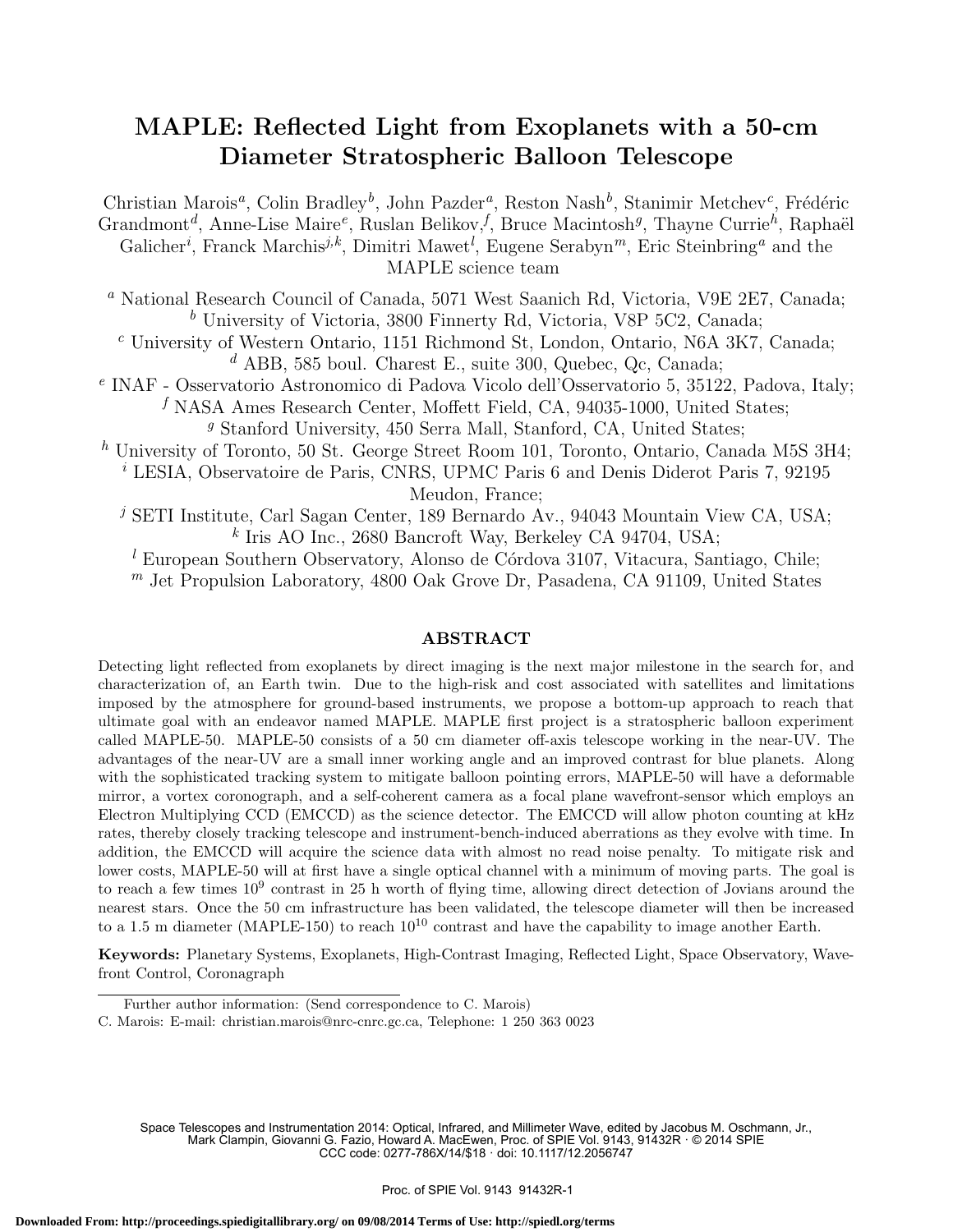

Figure 1. Typical stratospheric balloon components (from CSA website).

## 1. INTRODUCTION

Over many centuries, science has made enormous leaps in understanding our place in the Universe; we live on a small rocky planet, orbiting the Sun in a large galaxy hosting hundred of billions of stars, just one among billions of known galaxies. The quest to find a second Earth in orbit around another nearby star, where life (as we know it) may exist, is one of the biggest challenges in modern astronomy.

During the last 20 years, the exoplanet research field has made steady progress toward taking the first image of another Earth. The first discovery of a gas-giant planet, similar to Jupiter, orbiting another sun-like star was made in 1995.<sup>1</sup> The first images of gas giant planets orbiting other stars were acquired in 2008.<sup>2–5</sup> Recently, the Kepler spacecraft and Doppler-based spectroscopic radial-velocity surveys have finally discovered Earthsized/mass exoplanets.<sup>6</sup> We now know that they are numerous in our galaxy, from maybe one Earth-mass/size planet per system and with possibly 6% of Sun-like stars having an Earth twin.<sup>7</sup> However, an important distinction needs to be made. While the Kepler and radial velocity discoveries are impressive, the technique offers limited data on the planets' mass, radius and orbital configuration, but no information at all about the planet's atmosphere and how Earth-like it is. Hence, the existence of a true Earth twin has not yet been confirmed.

Earth-like planets are defined as planets with a similar size, mass, and atmosphere as the Earth, and also located in the habitable zone of their star. The habitable zone being a temperate region around the star allowing liquid water, which could allow life familiar to us to develop. To confirm the planet's habitability, a spectrum of the candidate planet's atmosphere must be obtained to verify the presence of biomarkers (e.g. ozone, water, oxygen) and even signs of vegetation, land, oceans and seasons. Consequently, developing and applying a more direct exoplanet characterization method is the next step in answering this big question. Planets discovered with Kepler are generally too far away to allow direct characterization; Earth-like planet candidates must be found in the solar neighbourhood to allow this. Those few close-by terrestrial planet will be prime targets for in-depth characterization by a next generation of observatories.

The direct imaging of exoplanets is an extremely challenging undertaking. Using current ground-based adaptive optics (AO) systems, a few warm and young giant planets have been imaged in the thermal infrared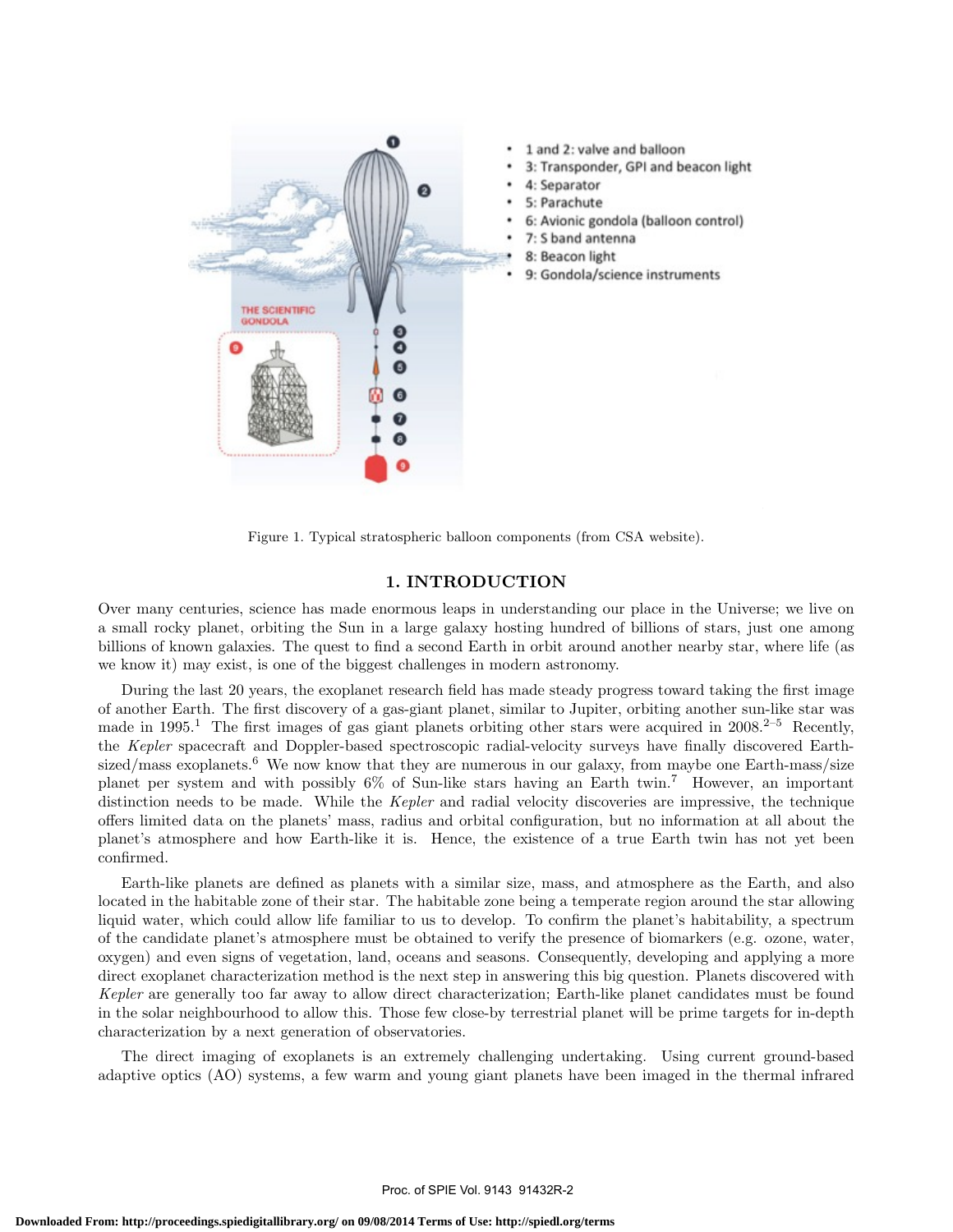

Figure 2. A preliminary CAD drawing of MAPLE-50's optical bench.

spectrum.<sup>2–5</sup> These observations are of planets (gas giants similar to a young Jupiter) whose brightness is 1/100,000 of the parent star. However, all of these planetary systems are believed to be too young, being less than one hundred million years old, to host any kind of life. In mature planetary systems, i.e. greater than one billion years old, such as our Sun and most of the stars in the solar neighbourhood, the systems' planets barely emit enough thermal light for detection. It is thus impossible to search and characterize these old planets using ground-based near-infrared instrumentation on current 10m class telescopes. The mature Earth-sized planets need to be detected by reflected light, i.e. light being emitted by the system's star and being reflected back to us from the planetary atmosphere or surface. The reflected light can require up to a 10 billion-to-one contrast, or be 100,000 harder than detecting a young gas giant planet in the near-infrared with ground-based telescopes.

We propose to embark on the exciting journey of acquiring that historic first pale blue dot picture of a nearby Earth-like planet through the development of the Exoplanet Imaging Laboratory (ExoLAB) at the University of Victoria and the subsequent development and implementation, within the ExoLAB, of the MAPLE endeavor (Mission to find A Planet Like Earth). MAPLE first project will be a stratospheric balloon-borne 50 cm diameter optical instrument (MAPLE-50) dedicated to directly imaging candidate exoplanet targets during several planned flights from the Canadian Space Agency's (CSA) launch facility in Timmins, Ontario. The overall MAPLE goal is to develop and implement the astrophysical instrumentation technology that can acquire an actual planetary image or the reflected light spectrum in order to confirm its Earth-like properties and undertake detailed studies of such planets.

### 2. THE MAPLE-50 BALLOON-BORN OBSERVATORY

Several space satellite programs promising high-contrast imaging of nearby Earth-like planets are planned, although none are currently funded to launch. Despite great potential, these missions are inherently complex, costly, and risky; none could be ready before ∼ 2024. The MAPLE approach is entirely the opposite: simple, relatively cheap, and using (reusable) heritage stratospheric-balloon infrastructure. This allows a quicker iterative design and validation process in parallel with observation - providing near-term opportunities for breakthrough science. Over the years, the telescope diameter will be increased in steps to finally reach the capability of directly imaging and characterizing another Earth.

MAPLE's first iteration will be a 50 cm diameter off-axis telescope (MAPLE-50) mounted on an existing stratospheric balloon gondola. The balloon will fly at 40 km altitude, i.e. above most of the Earth's atmosphere.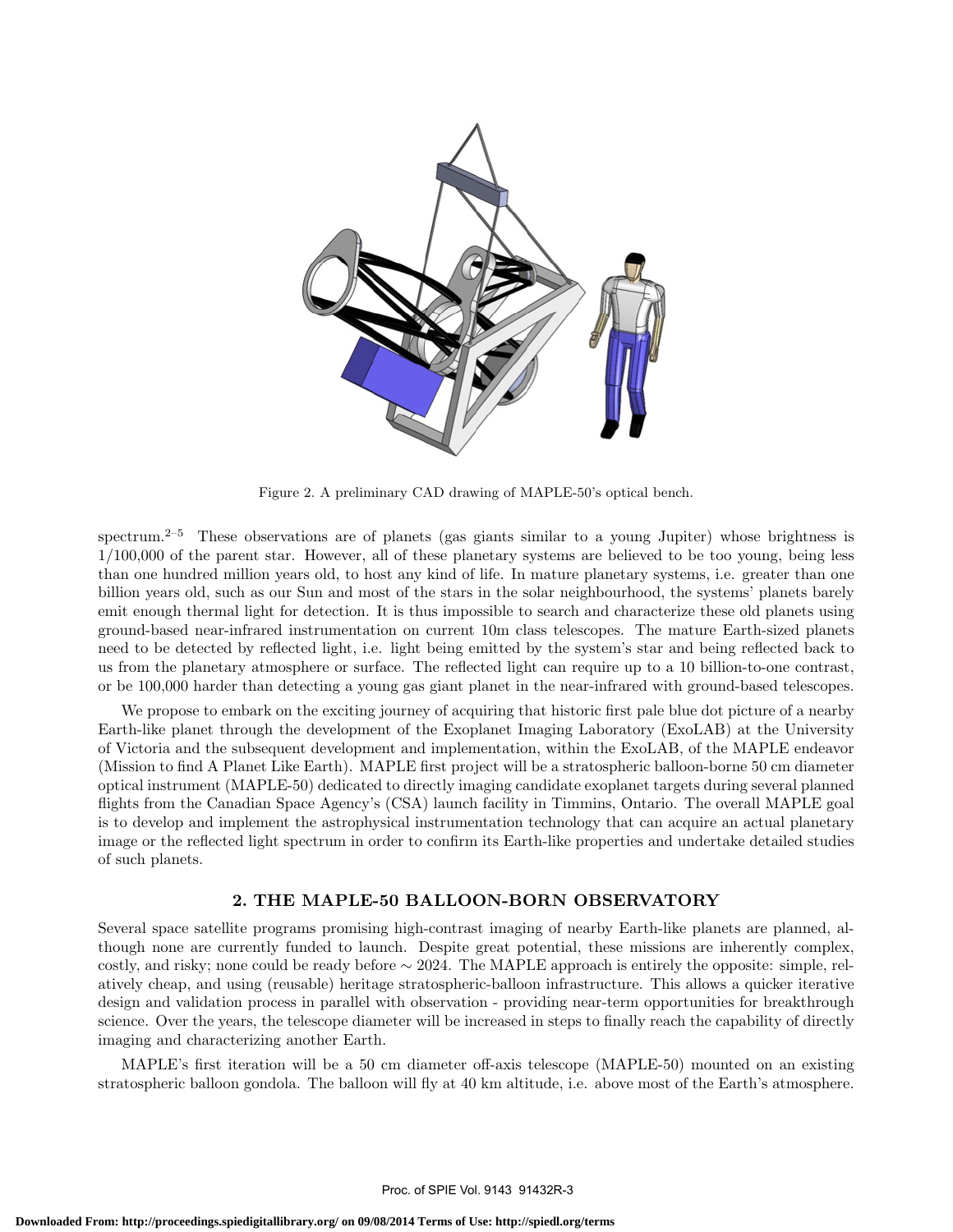

Figure 3. MAPLE-50's spherical optical design overlaid on the CNES CARMES gondola.

The initial smaller primary makes it easier and cheaper to polish the M1 glass substrate, the telescope and instrument are more compact, it fits on general use gondolas, and it is also less sensitive to tip/tilt, one of the biggest challenges that needs to be overcome. Otherwise, this concept is similar to previously proposed balloon telescopes. $8-10$ 

To further lower the cost of building and testing MAPLE-50, already available equipment and pre-arranged balloon flights will be utilized. This opportunity is made possible through the CSA which will hold a yearly competition to fly payloads up to about 1000 kg. The entire balloon and gondola system (Fig. 1) will be supplied by Centre National D'Etude Spatiales (CNES) and will include all infrastructure to support MAPLE-50 on its ´ missions. For example: balloon, gas, parachute, gondola, azimuthal sky tracking, gondola stabilization, power supply, communication, support frame, transponder, GPS, connection to the balloon and instrument retrieval. No new development costs are required for this aspect of the flights, and would come free to the project; a contribution of an existing CSA/CNES 10-year agreement. The MAPLE team can then concentrate solely on the telescope and instrument, focusing on those precision pointing, stabilization, thermal-gradient, and flexure issues.

MAPLE-50 will have a minimal telescope and camera optics enclosure to protect the mirrors during ascent/descent, a protected electronics crate, a thermal Sun shield, and an electrical temperature control system to minimize thermal gradients and keep the bench at a constant operating temperature. A preliminary CAD model of MAPLE-50 is shown in Fig. 2. MAPLE-50, even with its 50 cm diameter, is a tight fit in the CNES Carmes gondola (see Fig. 3). A wider-field 7 cm diameter acquisition telescope will also be mounted on the main telescope. A NUVU 1024  $\times$  1024 EMCCD operating at 16.5 Hz will acquire a 11'  $\times$  11' field-of-view and perform a centroid analysis on the bright science target.<sup>11</sup> This guiding signal will control the altitude/azimuth platform with a goal of reaching  $\lt 1$  arcsec guiding accuracy. The team plans to launch this prototype MAPLE-50 acquisition telescope on an earlier CSA/CNES small payload piggyback flight to test hardware and overall system performances as well as to characterize optical atmospheric aberrations from the gondola.

The instrument path will have a single deformable mirror. We are looking into designs using a  $32 \times 32$  Boston Micromachines Corporation or an IRIS AO segmented deformable mirror,<sup>12, 13</sup> a beamsplitter, a pyramid wavefront sensor for increased sensitivity to low-order aberrations,<sup>14</sup> a charge 4 vortex coronagraph,<sup>15</sup> a Lyot-based wavefront sensor,<sup>16</sup> a reflecting Lyot stop with the self coherent camera pinhole located outside the pupil,  $17, 18$  an interference filter and a  $512\times512$  NUVU EMCCD. To minimize risks and cost, MAPLE-50 will have a minimum of moving parts in its first implementation. MAPLE-50's instrument block diagram is shown in Fig. 4.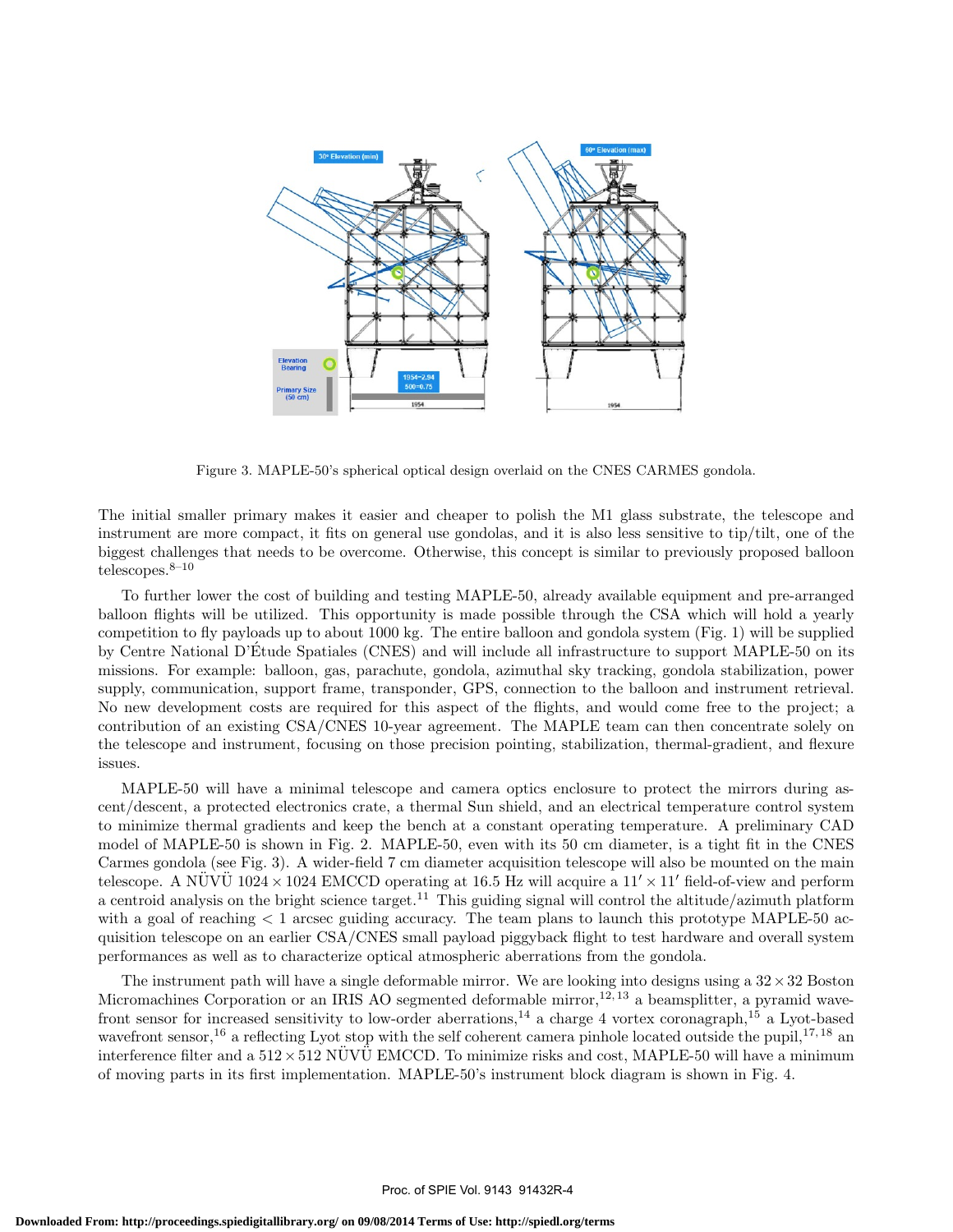

Figure 4. MAPLE-50's instrument block diagram. MAPLE-50 will have an artificial internal light source for testing the instrument, a deformable mirror, a vortex coronagraph and perform focal plane wavefront sensing with an EMCCD.

#### 3. MAPLE-50'S OPTICAL DESIGN

The MAPLE-50 preliminary optical design is presented in Fig. 5 and Fig. 6. The optical design has driven basic component specifications, e.g. telescope mirrors, mirror mounting dimensions, overall spatial constraints, and the size/quality of all subsequent optics in the train. The optical design is based on a 50 cm aperture tri-Schiefspiegler telescope. The design uses 3 spherical mirrors (M1, M2, M3), greatly simplifying manufacture; the spherical mirrors can be fabricated with very small micro-roughness and mid-spatial frequency surface errors, both parameters extremely critical to achieving the light suppression for exoplanet detection. The cost of manufacture is much lower than by using complex off-axis optics usually employed in telescopes. We are also looking into an off-axis parabola design with two flats and potentially making it more compact for a better fit in the CNES CARMES gondola.

A coronagraph and AO bench that is also designed with spherical optics follow the three mirrors. The AO system is located before the coronagraph and uses a deformable mirror commanded by a pyramid wavefront sensor to clean up any optical aberrations from the telescope and the atmosphere. The wavefront sensor is fed by a partial transmitting coating on the AO f/50 imager. This eliminates the need for an additional optic in the path, minimizing non-common path errors and scatter. The light reflecting from the f/50 imager mirror is sent to the vortex coronagraph. Telescope pointing control is critical for the vortex coronagraph performance, where an accuracy of 5 mas RMS is needed to reach  $10^8$  contrast and a  $1.7\lambda/D$  inner working angle (IWA).<sup>19</sup> The system is designed with a second wavefront sensor by imaging the light being reflected off the Lyot stop, i.e. a Lyot wavefront sensor. The Lyot wavefront sensor is fed by the light reflected off the Lyot stop and provides a highly accurate tip-tilt and other low orders error sensor. This low order Lyot wavefront sensor will serve as a backup to other techniques to derive these aberrations directly from the focal plane images.<sup>20</sup> These errors are fed back to the deformable mirror. Coarse tip-tilt errors, such as created by gondola sway, are corrected with the tertiary mirror and potentially by also continuously offloading re-orientation commands to the telescope altitude/azimuth platform.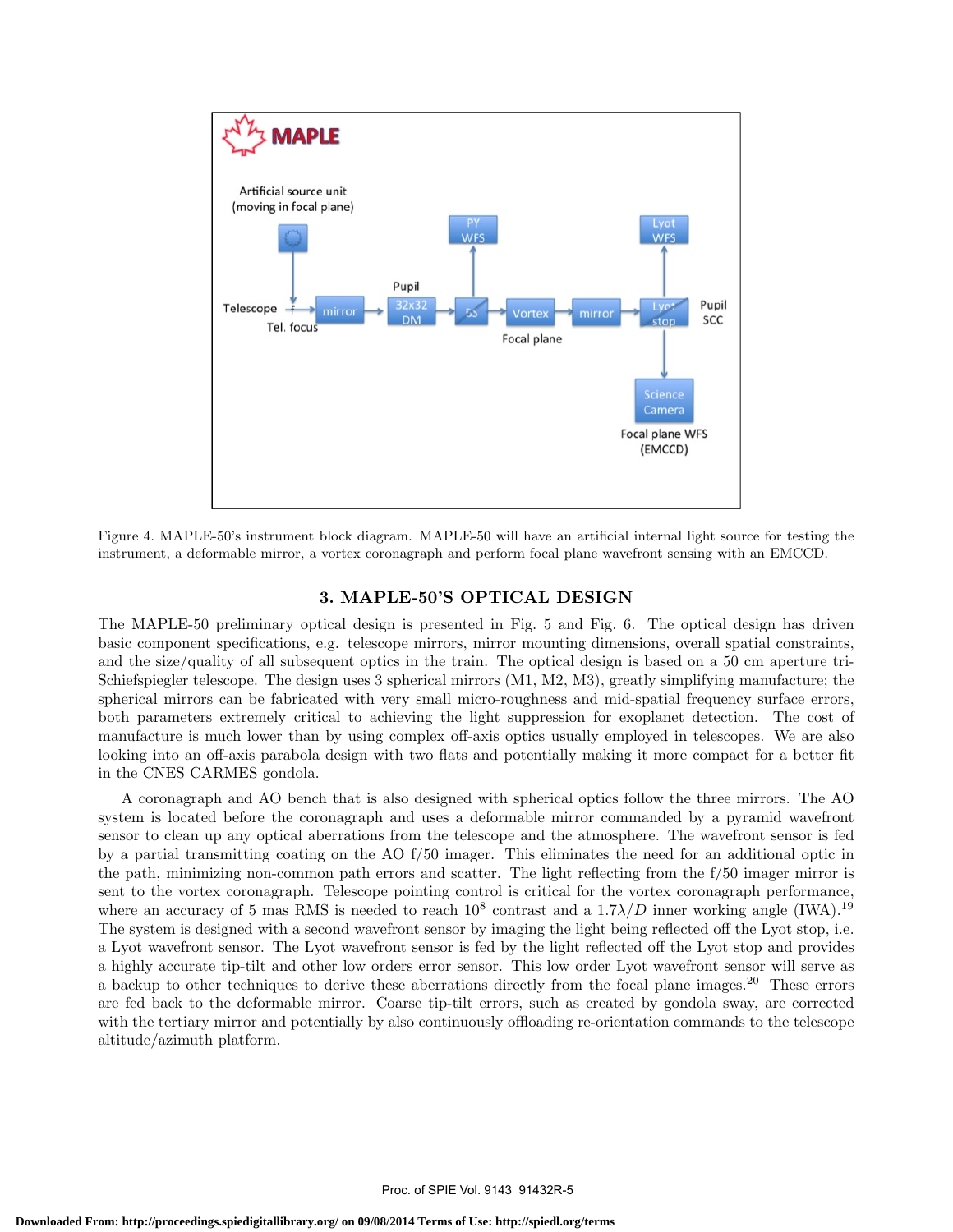

Figure 5. The overall MAPLE-50 spherical optical design.



Figure 6. Maple-50's instrument optical design.

# 4. MAPLE-50 PREDICTED PERFORMANCE

MAPLE-50, with its modest 50 cm diameter primary, will be limited in its science reach during the short  $<$  25h duration flights, but it still allows some exciting science to be performed. Each target can be acquired when they rise 25 degrees above the Earth's limb and be tracked until the star sets or if the target is occulted behind the balloon (35 degrees from Zenith). A large amount of exoplanetary system dust (analogous to the Zodiacal Light in the Solar system) may prevent the detection of small planets with MAPLE-50, but knowledge of dust levels is itself important for further steps. Moreover, given our technical and cost limitations, and the fact that only a bigger aperture can solve this problem, we need to start with a smaller aperture first to scale-up the design in the future.<sup>21</sup>

Observations will be acquired at 450 nm with a 10% bandpass, being a compromise between the number of available G-type star photons, the improved spatial resolution of shorter wavelengths, and better contrast to blue planets (planets like Neptune or Earth). The analysis performed so far indicates that 25-hour flight durations is sufficient to enable direct imaging of Jupiter-like planets in reflected light at 5 or more sigma. The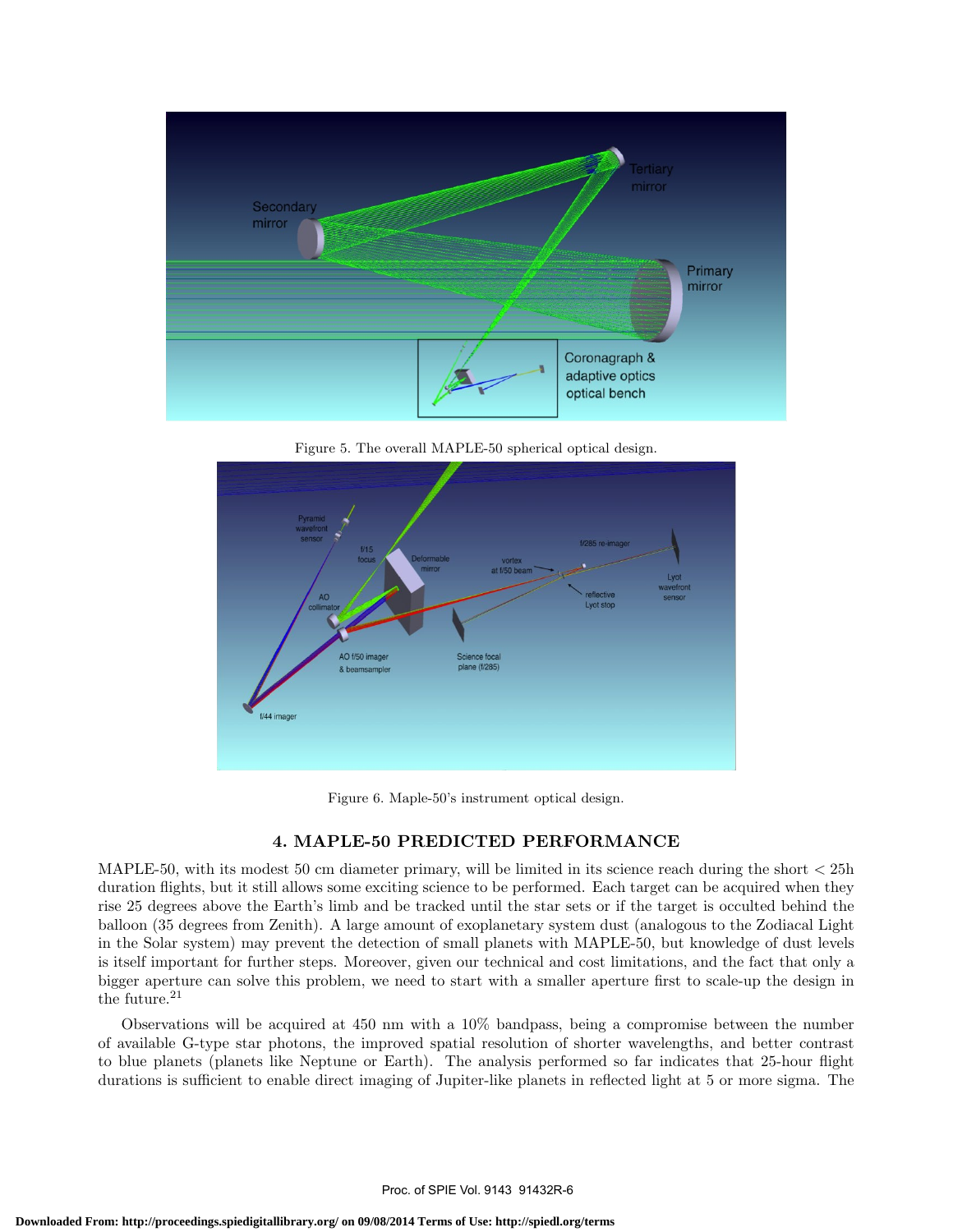

Figure 7. Predicted MAPLE-50 contrast for a 25h sequence on typical nearby M0 and G2 stars.<sup>22</sup> MAPLE-50 will be sensitive to Giant planets around nearby stars. The simulations are for photon noise only (no readnoise), 16% total transmission, no zodiacal/exozodiacal clouds and 10% bandpass.

results of this analysis are presented in Fig. 7. Imaging Neptune-like and super-Earth planets could require up to 100-hours of observing time, which means conducting the flights from other international sites, under the CNES/CSA agreement (e.g. Alice Springs, Australia). Fig. 7 illustrates clearly the infrastructure optimization (minimizing the telescope size in order to lower the cost and reduce the risk) while still allowing frontier science discoveries. On longer flights, MAPLE-50 could reach super-Earth planets around the nearest GKM-type stars.

Our analysis shows it would take 15 and 30-hours respectively to detect planets Epsilon Eridani b and Upsilon Andromedae e with MAPLE-50 (5-sigma and a 10% bandpass, see Fig. 8). Thus, each planet is a feasible target in a single balloon flight. These planets have never been directly detected nor characterized. Epsilon Eridani is low in the sky from Timmins Ontario (Dec =  $-9$  degrees), but it is not occulted by the balloon thus allowing a long uninterrupted integration sequence to be acquired, while Upsilon Andromedae is higher, it will be occulted by the balloon as it transits the local meridian near Zenith ( $Dec = +41$  degrees). Both are visible in late summer/fall during night time.

For the most nearby star system, Alpha Centauri A (southern hemisphere flights) MAPLE-50 could detect an Earth-like planet located in the habitable zone. Due to the system proximity (1.3 parsec) the star's habitable zone is located at ∼0.9 arcsec, or 5 lambda/D at 450 nm for MAPLE-50. Assuming a starting contrast of a few  $10^8$  at that separation, 100 hours' integration time would reach  $10^{11}$  contrast.

For young planetary systems detected by ground-based near-infrared surveys, such as HR 8799bcde or Beta Pictoris b, MAPLE-50 could characterize the planets at 800 nm and 1 micron, increasing the spectral coverage for better temperature fitting and model comparison. Typical contrast for the HR 8799cde planets at those wavelengths are a few  $10^9$ .

## 5. BEYOND MAPLE-50

It is a goal to increase MAPLE-50's diameter to a 1.5 m observatory (MAPLE-150) in the next decade to perform a nearby star survey using week-long balloon flights, dramatically increasing the observatory's science potential. The overal gondola, optical design and pointing control will all need to be improved to reach the  $10^{10}$  contrast goal on a large enough star sample. The improved contrast will be achieved with a combination of better pointing accuracy, longer balloon flight time and post processing. The idea is also to start performing detailed characterization of these planets using an imaging spectrograph to study the atmosphere and search for biomarkers. Fig. 9 shows a simulated nearby planet sample with an overlay of the expected performances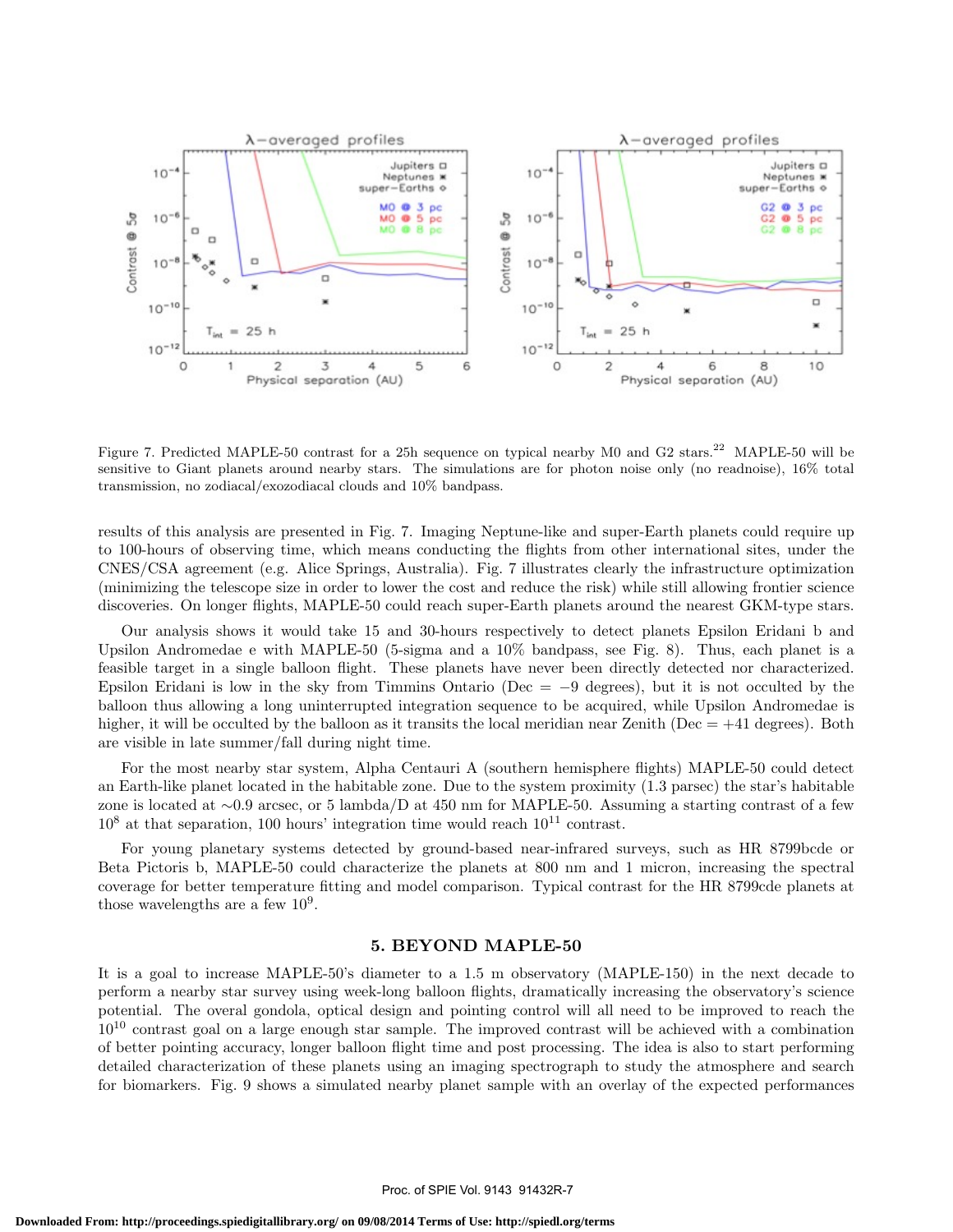

Figure 8. Nearby planetary systems detected by radial velocity. Epsilon Eridani b and Upsilon Andromedae e are the two most promising known systems accessible with MAPLE-50. The arc-like curve for each planet is the change of brightness due to the planet phase (fraction of surface being illuminated as seen from Earth). MAPLE IWA is ~ 0.3" at 0.45 micron. Image from the Exo-C STDT Interim Report.

of MAPLE-50 and MAPLE-150. While MAPLE-50 is limited to gas-giant planets and super-Earths, a 1.5 m diameter version would be sensitive to Earth-like planets around several stars in the solar neighbourhood.

In addition, it is anticipated that other science may be enabled by the exquisite image quality afforded by Maple-50 and Maple-150, and opening up some time for the broader community may be considered.

## 6. CONCLUSIONS

The MAPLE-50 infrastructure is a small scale, low risk and low cost project to fly a balloon-borne high-contrast 50 cm diameter observatory at 40 km altitude, allowing rapid validation of concepts, quickly solving practical technology implementation problems, and thereby do forefront science. A heritage and scalable infrastructure allow the observatory infrastructure to be improved in a natural progression in time, with the goal of increasing the primary diameter to 1.5 m in the next decade. This could allow the first true Earth-like planet to be detected and characterized. The technological know-how that will be gained by developing the MAPLE infrastructure can be applied to future large-scale ground-based telescopes, such as the Thirty Meter Telescope<sup>24</sup> or future space observatories.

#### REFERENCES

- [1] Mayor, M. and Queloz, D., "A jupiter-mass companion to a solar-type star," Nature 378(6555) (1995).
- [2] Marois, C., Macintosh, B., Barman, T., Zuckerman, B., Song, I., Patience, J., Lafrenière, D., and Doyon, R., "Direct imaging of multiple planets orbiting the star HR 8799," Science 322(5906), 1348 (2008).
- [3] Kalas, P., Graham, J. R., Chiang, E., Fitzgerald, M. P., Clampin, M., Kite, E. S., Stapelfeldt, K., Marois, C., and Krist, J., "Optical images of an exosolar planet 25 light-years from earth," Science 322(5906), 1345 (2008).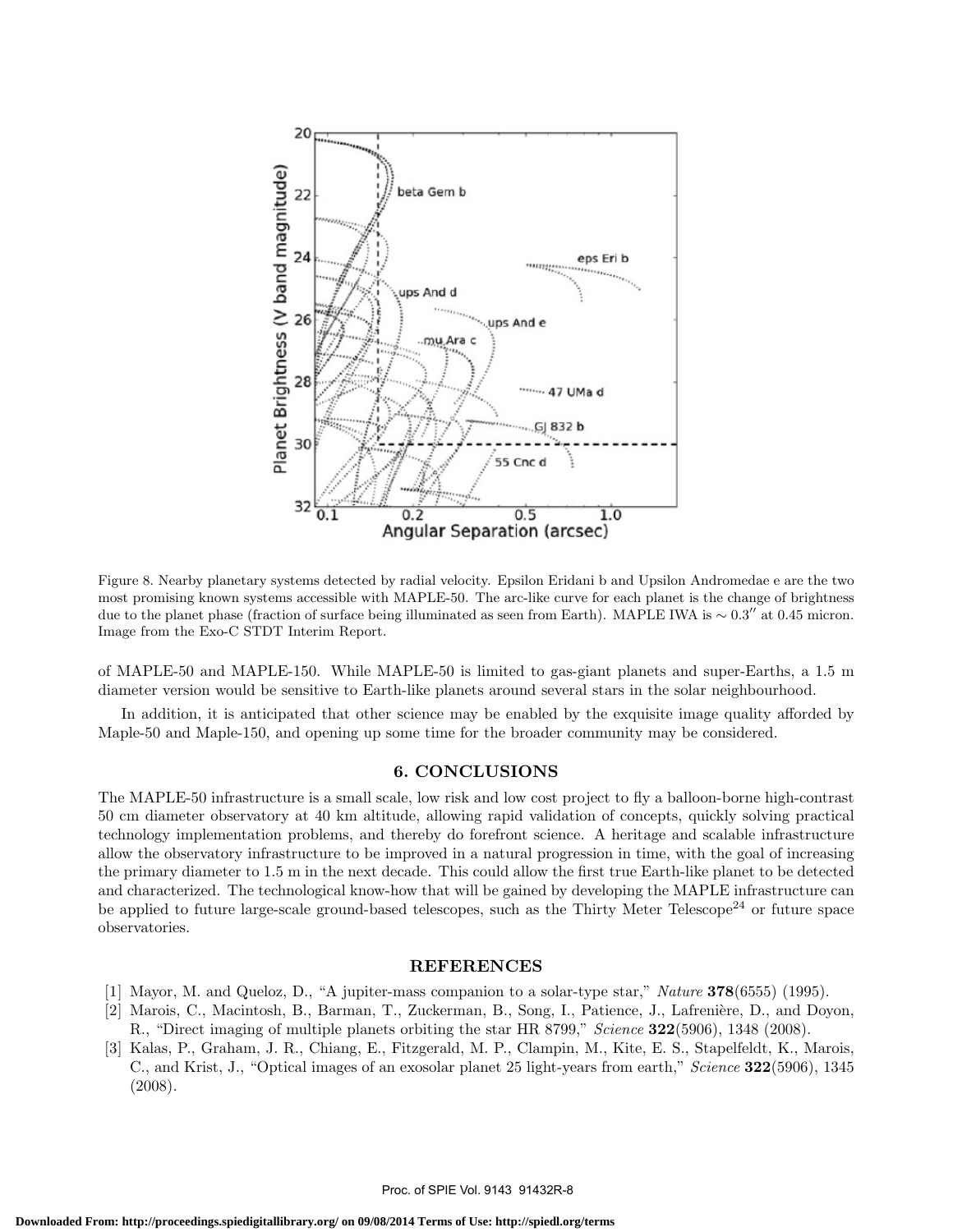

Figure 9. Simulated planet sample<sup>23</sup> around nearby stars: large circles are gas-giant planets similar to Jupiter/Saturn; light blue circles are Neptune-like planets; and, dark blue circles are Earth-like planets. Blue-shaded area is the search space for MAPLE-50 while the red shaded area is for MAPLE-150 (see online version for proper colour rendering).

- [4] Lagrange, A.-M., Gratadour, D., Chauvin, G., Fusco, T., Ehrenreich, D., Mouillet, D., Rousset, G., Rouan, D., Allard, F., Gendron, E., Charton, J., Mugnier, L., Rabou, P., Montri, J., and Lacombe, F., "A probable giant planet imaged in the  $\beta$  pictoris disk. vlt/naco deep l'-band imaging," Astronomy and Astrophysics 493(2) (2009).
- [5] Lafrenière, D., Jayawardhana, R., and van Kerkwijk, M. H., "Direct imaging and spectroscopy of a planetarymass candidate companion to a young solar analog," The Astrophysical Journal 689(2) (2008).
- [6] Quintana, E. V. and et al., "An earth-sized planet in the habitable zone of a cool star," Science 6181 (2014).
- [7] Petigura, E. A., Howard, A. W., and Marcy, G. W., "Prevalence of earth-size planets orbiting sun-like stars," Proceedings of the National Academy of Sciences 110 (2013).
- [8] Traub, W. A., Wesley, A., Chen, P., Kern, B., and Matsuo, T., "Planetscope: an exoplanet coronagraph on a balloon platform," Proceedings of the SPIE 7010 (2008).
- [9] Bryden, G. and et al., "Zodiac ii: debris disk science from a balloon," Proceedings of the SPIE 8151 (2011).
- [10] Roberts, L. C., Bryden, G., Traub, W., Unwin, S., Trauger, J., Krist, J., Aldrich, J., Brugarolas, P., Stapelfeldt, K., Wyatt, M., Stuchlik, D., and Lanzi, J., "The debris disk explorer: a balloon-borne coronagraph for observing debris disks," Proceedings of the SPIE 8864 (2013).
- [11] Daigle, O., Djazovski, O., Laurin, D., Doyon, R., and Artigau, E., "Characterization results of emccds for extreme low-light imaging," *Proceedings of the SPIE* (2012).
- [12] Bifano, T. G., Perreault, J. A., and Bierden, P. A., "Micromachined deformable mirror for optical wavefront compensation," Proceedings of the SPIE 4124 (2000).